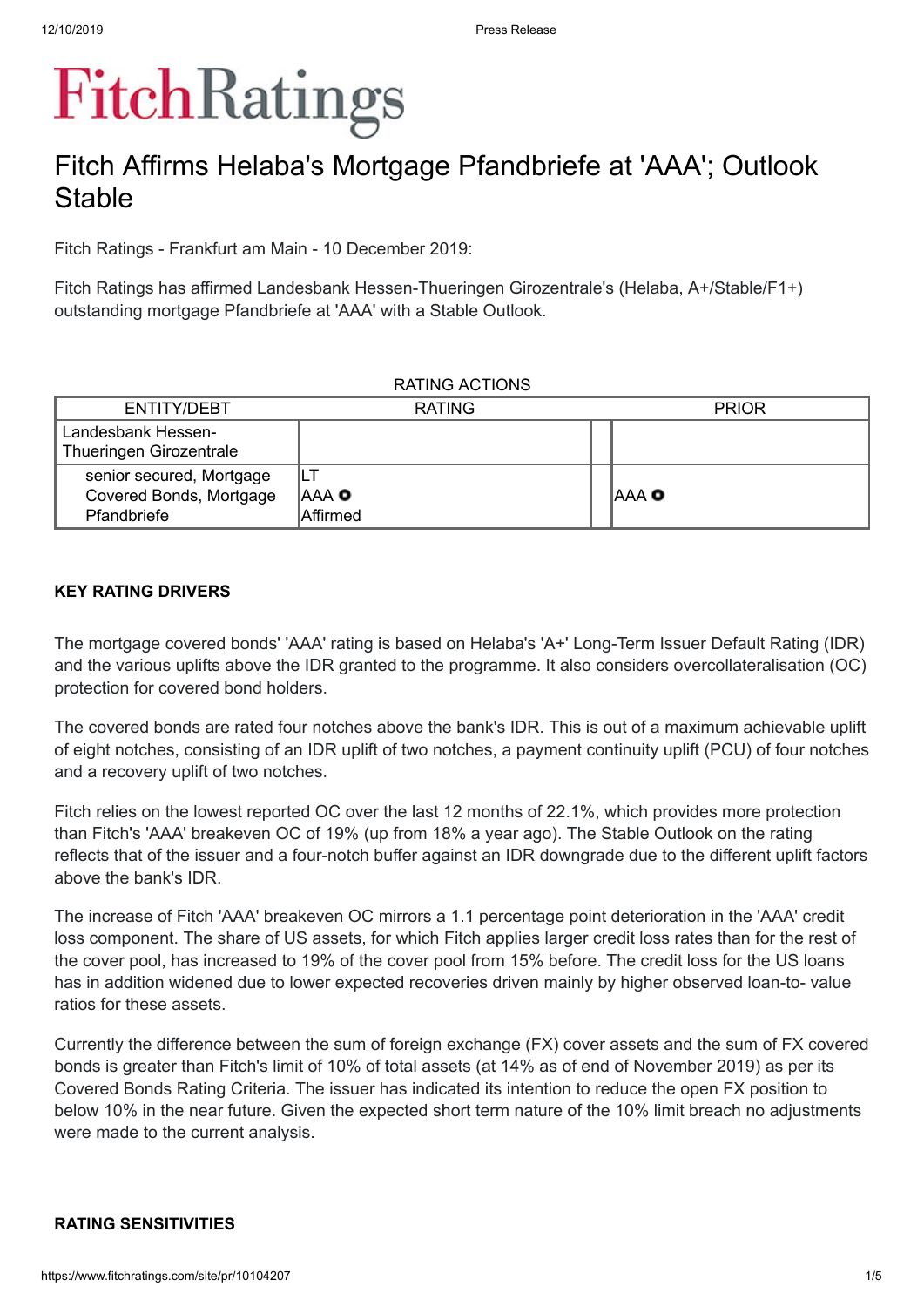#### 12/10/2019 Press Release

The 'AAA' rating on Helaba's mortgage Pfandbriefe would be vulnerable to downgrade if the bank's IDR is downgraded by five notches or more to 'BBB-' or lower. In addition, the 'AAA' rating would be vulnerable to downgrade if the relied-upon OC drops below Fitch's 'AAA' breakeven level of 19%.

Fitch's breakeven OC for the covered bond rating will be affected, among other factors, by the profile of the cover assets relative to outstanding covered bonds, which can change over time, even in the absence of new issuance. Therefore, the breakeven OC to maintain the covered bond rating cannot be assumed to remain stable over time.

#### **PUBLIC RATINGS WITH CREDIT LINKAGE TO OTHER RATINGS**

The covered bond ratings are driven by the credit risk of the issuing financial institution as measured by its Long-Term IDR.

#### **ESG Considerations**

The highest level of ESG credit relevance is a score of 3. This means ESG issues are credit-neutral or have only a minimal credit impact on Helaba's covered bonds, either due to their nature or the way in which they are being managed by the programme.

For more information on our ESG Relevance Scores, visit [www.fitchratings.com/esg](https://www.fitchratings.com/esg)

Additional information is available on www.fitchratings.com

### **FITCH RATINGS ANALYSTS**

Primary Rating Analyst Thomas Kaber Associate Director +49 69 768076 172 Fitch Deutschland GmbH Neue Mainzer Strasse 46 - 50 Frankfurt am Main D-60311

Secondary Rating Analyst Jan Philipp Hans Analyst +49 69 768076 148

Committee Chairperson Vessela Krmnicek, CFA Senior Director +49 69 768076 298

#### **MEDIA CONTACTS**

Athos Larkou London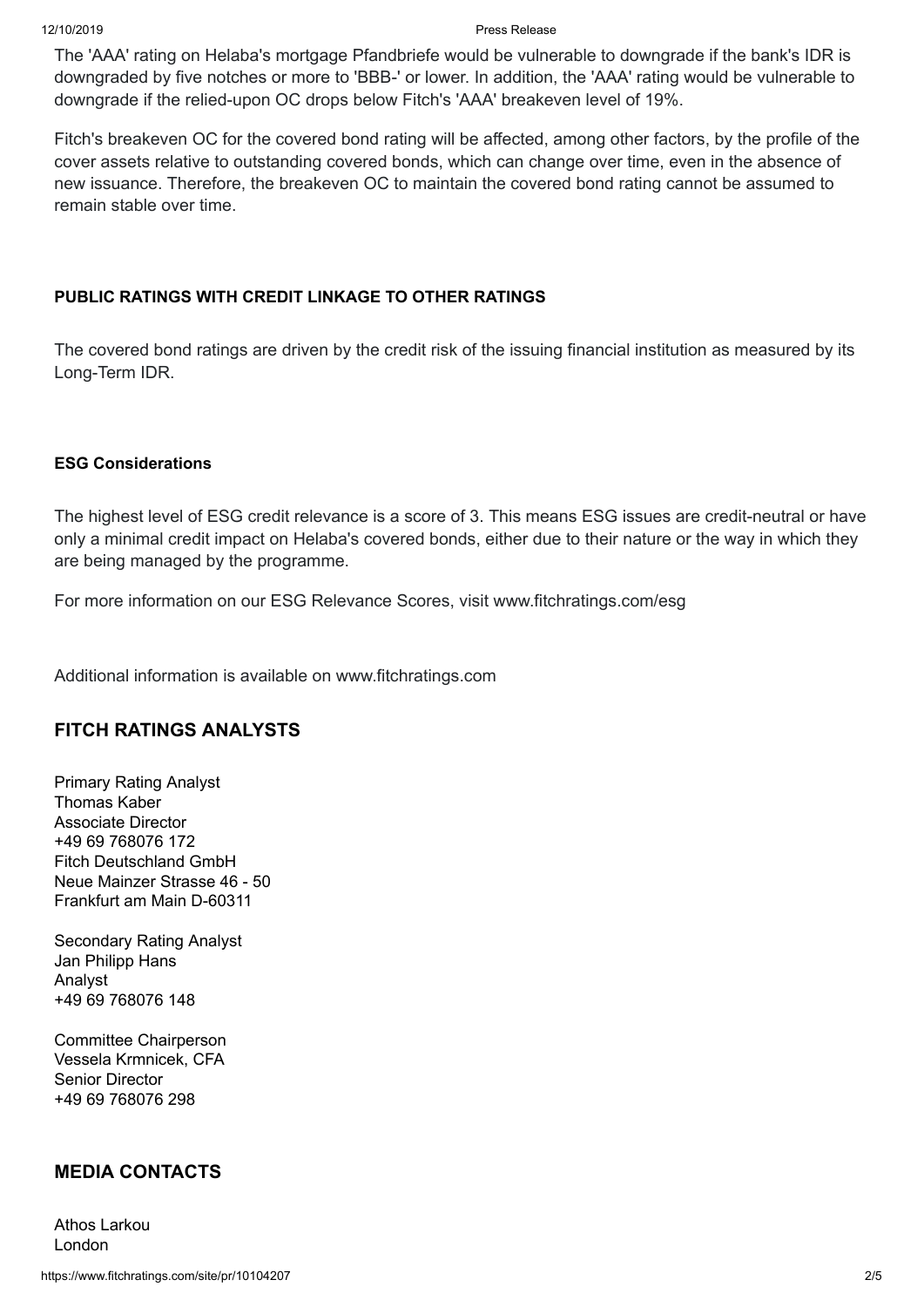+44 20 3530 1549 athos.larkou@thefitchgroup.com

#### **Applicable Criteria**

Bank Rating [Criteria](https://www.fitchratings.com/site/re/10044408) (pub. 12 Oct 2018) [Structured](https://www.fitchratings.com/site/re/10047041) Finance and Covered Bonds Country Risk Rating Criteria (pub. 23 Oct 2018) Structured Finance and Covered Bonds [Counterparty](https://www.fitchratings.com/site/re/10068780) Rating Criteria (pub. 18 Apr 2019) Structured Finance and Covered Bonds [Counterparty](https://www.fitchratings.com/site/re/10069072) Rating Criteria: Derivative Addendum (pub. 18 Apr 2019) U.S. and Canadian [Multiborrower](https://www.fitchratings.com/site/re/10069801) CMBS Rating Criteria (pub. 26 Apr 2019) [Covered](https://www.fitchratings.com/site/re/10081331) Bonds Rating Criteria (pub. 24 Jul 2019) Fitch's Foreign-Currency Stress Assumptions for Residual [Foreign-Exchange](https://www.fitchratings.com/site/re/10081774) Exposures in Covered Bonds and Structured Finance (Excel) (pub. 24 Jul 2019) [Structured](https://www.fitchratings.com/site/re/10103887) Finance and Covered Bonds Interest Rate Stresses Rating Criteria (pub. 06 Dec 2019) Fitch Ratings Interest Rate Stress [Assumptions](https://www.fitchratings.com/site/re/10104368) for Structured Finance and Covered Bonds (Excel) (pub. 06 Dec 2019)

#### **Additional Disclosures**

[Dodd-Frank](https://www.fitchratings.com/site/dodd-frank-disclosure/10104207) Rating Information Disclosure Form Solicitation Status [Endorsement](https://www.fitchratings.com/site/regulatory) Policy

#### **DISCLAIMER**

ALL FITCH CREDIT RATINGS ARE SUBJECT TO CERTAIN LIMITATIONS AND DISCLAIMERS. PLEASE READ THESE LIMITATIONS AND DISCLAIMERS BY FOLLOWING THIS LINK: [HTTPS://WWW.FITCHRATINGS.COM/UNDERSTANDINGCREDITRATINGS](https://www.fitchratings.com/UNDERSTANDINGCREDITRATINGS). IN ADDITION, RATING DEFINITIONS AND THE TERMS OF USE OF SUCH RATINGS ARE AVAILABLE ON THE AGENCY'S PUBLIC WEB SITE AT [WWW.FITCHRATINGS.COM](https://www.fitchratings.com/site/home). PUBLISHED RATINGS, CRITERIA, AND METHODOLOGIES ARE AVAILABLE FROM THIS SITE AT ALL TIMES. FITCH'S CODE OF CONDUCT, CONFIDENTIALITY, CONFLICTS OF INTEREST, AFFILIATE FIREWALL, COMPLIANCE, AND OTHER RELEVANT POLICIES AND PROCEDURES ARE ALSO AVAILABLE FROM THE CODE OF CONDUCT SECTION OF THIS SITE. DIRECTORS AND SHAREHOLDERS RELEVANT INTERESTS ARE AVAILABLE AT [HTTPS://WWW.FITCHRATINGS.COM/SITE/REGULATORY](https://www.fitchratings.com/site/regulatory). FITCH MAY HAVE PROVIDED ANOTHER PERMISSIBLE SERVICE TO THE RATED ENTITY OR ITS RELATED THIRD PARTIES. DETAILS OF THIS SERVICE FOR RATINGS FOR WHICH THE LEAD ANALYST IS BASED IN AN EU-REGISTERED ENTITY CAN BE FOUND ON THE ENTITY SUMMARY PAGE FOR THIS ISSUER ON THE FITCH WEBSITE.

#### **COPYRIGHT**

Copyright © 2019 by Fitch Ratings, Inc., Fitch Ratings Ltd. and its subsidiaries. 33 Whitehall Street, NY, NY 10004. Telephone: 1-800-753-4824, (212) 908-0500. Fax: (212) 480-4435. Reproduction or retransmission in whole or in part is prohibited except by permission. All rights reserved. In issuing and maintaining its ratings and in making other reports (including forecast information), Fitch relies on factual information it receives from issuers and underwriters and from other sources Fitch believes to be credible. Fitch conducts a reasonable investigation of the factual information relied upon by it in accordance with its ratings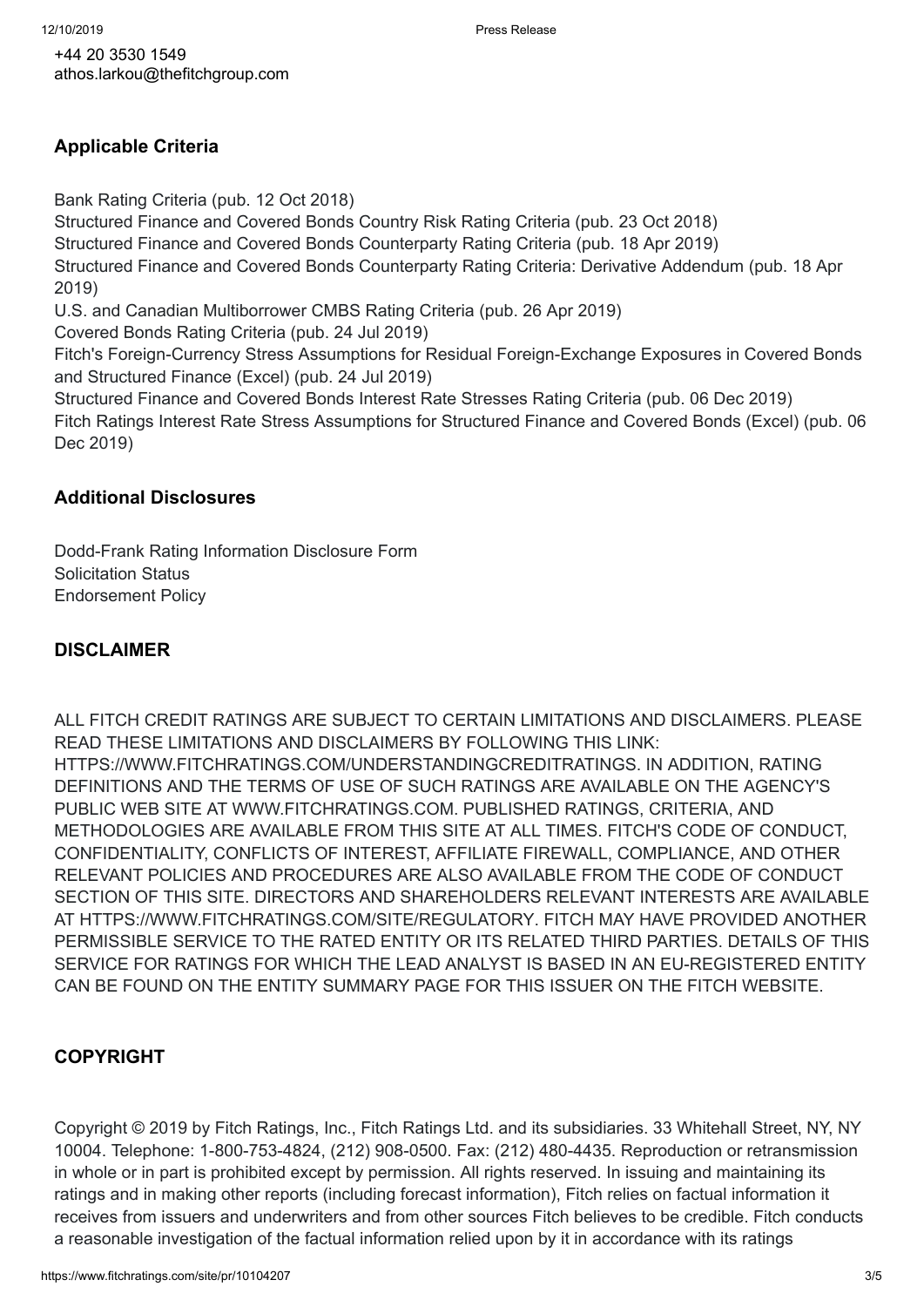#### 12/10/2019 Press Release

methodology, and obtains reasonable verification of that information from independent sources, to the extent such sources are available for a given security or in a given jurisdiction. The manner of Fitch's factual investigation and the scope of the third-party verification it obtains will vary depending on the nature of the rated security and its issuer, the requirements and practices in the jurisdiction in which the rated security is offered and sold and/or the issuer is located, the availability and nature of relevant public information, access to the management of the issuer and its advisers, the availability of pre-existing third-party verifications such as audit reports, agreed-upon procedures letters, appraisals, actuarial reports, engineering reports, legal opinions and other reports provided by third parties, the availability of independent and competent third- party verification sources with respect to the particular security or in the particular jurisdiction of the issuer, and a variety of other factors. Users of Fitch's ratings and reports should understand that neither an enhanced factual investigation nor any third-party verification can ensure that all of the information Fitch relies on in connection with a rating or a report will be accurate and complete. Ultimately, the issuer and its advisers are responsible for the accuracy of the information they provide to Fitch and to the market in offering documents and other reports. In issuing its ratings and its reports, Fitch must rely on the work of experts, including independent auditors with respect to financial statements and attorneys with respect to legal and tax matters. Further, ratings and forecasts of financial and other information are inherently forward-looking and embody assumptions and predictions about future events that by their nature cannot be verified as facts. As a result, despite any verification of current facts, ratings and forecasts can be affected by future events or conditions that were not anticipated at the time a rating or forecast was issued or affirmed.

The information in this report is provided "as is" without any representation or warranty of any kind, and Fitch does not represent or warrant that the report or any of its contents will meet any of the requirements of a recipient of the report. A Fitch rating is an opinion as to the creditworthiness of a security. This opinion and reports made by Fitch are based on established criteria and methodologies that Fitch is continuously evaluating and updating. Therefore, ratings and reports are the collective work product of Fitch and no individual, or group of individuals, is solely responsible for a rating or a report. The rating does not address the risk of loss due to risks other than credit risk, unless such risk is specifically mentioned. Fitch is not engaged in the offer or sale of any security. All Fitch reports have shared authorship. Individuals identified in a Fitch report were involved in, but are not solely responsible for, the opinions stated therein. The individuals are named for contact purposes only. A report providing a Fitch rating is neither a prospectus nor a substitute for the information assembled, verified and presented to investors by the issuer and its agents in connection with the sale of the securities. Ratings may be changed or withdrawn at any time for any reason in the sole discretion of Fitch. Fitch does not provide investment advice of any sort. Ratings are not a recommendation to buy, sell, or hold any security. Ratings do not comment on the adequacy of market price, the suitability of any security for a particular investor, or the tax-exempt nature or taxability of payments made in respect to any security. Fitch receives fees from issuers, insurers, guarantors, other obligors, and underwriters for rating securities. Such fees generally vary from US\$1,000 to US\$750,000 (or the applicable currency equivalent) per issue. In certain cases, Fitch will rate all or a number of issues issued by a particular issuer, or insured or guaranteed by a particular insurer or guarantor, for a single annual fee. Such fees are expected to vary from US\$10,000 to US\$1,500,000 (or the applicable currency equivalent). The assignment, publication, or dissemination of a rating by Fitch shall not constitute a consent by Fitch to use its name as an expert in connection with any registration statement filed under the United States securities laws, the Financial Services and Markets Act of 2000 of the United Kingdom, or the securities laws of any particular jurisdiction. Due to the relative efficiency of electronic publishing and distribution, Fitch research may be available to electronic subscribers up to three days earlier than to print subscribers.

For Australia, New Zealand, Taiwan and South Korea only: Fitch Australia Pty Ltd holds an Australian financial services license (AFS license no. 337123) which authorizes it to provide credit ratings to wholesale clients only. Credit ratings information published by Fitch is not intended to be used by persons who are retail clients within the meaning of the Corporations Act 2001

Fitch Ratings, Inc. is registered with the U.S. Securities and Exchange Commission as a Nationally Recognized Statistical Rating Organization (the "NRSRO"). While certain of the NRSRO's credit rating subsidiaries are listed on Item 3 of Form NRSRO and as such are authorized to issue credit ratings on behalf of the NRSRO (see <https://www.fitchratings.com/site/regulatory>), other credit rating subsidiaries are not listed on Form NRSRO (the "non-NRSROs") and therefore credit ratings issued by those subsidiaries